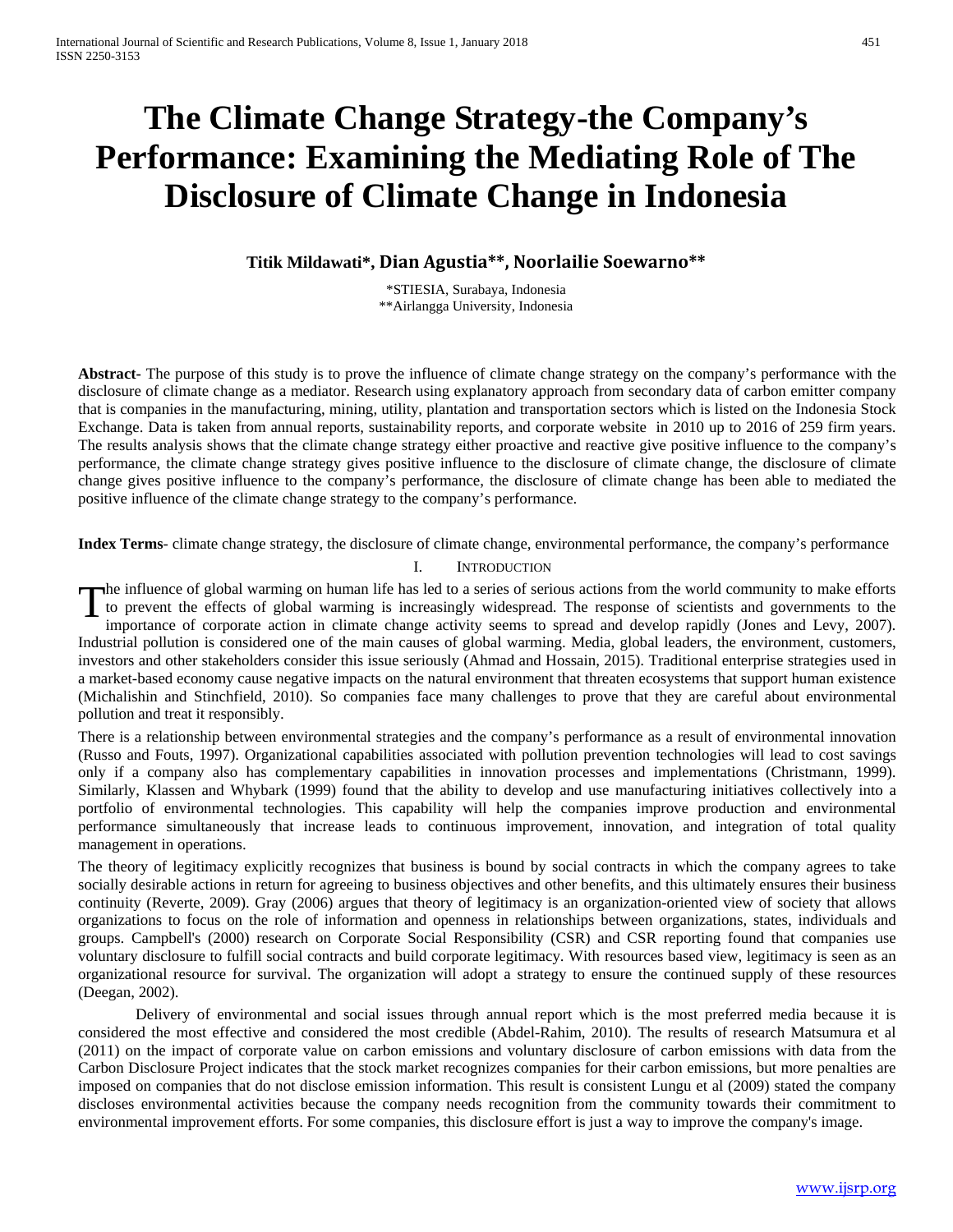Indonesia is one of the world's largest emitters of greenhouse gas emissions. According to data from REDD (Reduction Emissions from Deforestation and Forest Degradation) cooperation, in 2005 Indonesia contributed 2.05 giga tons of greenhouse gas emissions. This fact places Indonesia as the third largest contributor of carbon emission in the world after the United States (5.95 giga ton) and China (5.06 gigand tons). Indonesia's carbon gas emissions are predicted to be 3 giga tons of CO2 by 2020. Based on the Human Development Report released by United Nations Development Program (UNDP) in 2008, Indonesia is ranked 14th in the world for carbon emissions, far below developed countries that produce carbon (Natural Resources Development Center, 2013).

Based on the above description, then the formulation of the problem in this study is whether the climate change strategy influences the company's performance is mediated by disclouse climate change strategy, so there are four research questions below: (1) Does the climate change strategy affect the company's performance? (2) Does climate change strategy affect the disclosure of climate change? (3) Does the disclosure of climate change affect the company's performance? (4) Does climate change strategy influencing the company's performance through the disclosure of climate change?. The objectives of this study are expected to provide an explanation of climate change issues in Indonesia through empirical testing by: (1) proves that climate change strategies affect the company's performance. (2) proving that climate change strategy influence of the disclosure of climate change (3) proves that the disclosure of climate change affects the company's performance (4) proves that climate change strategy influences the company's performance through the disclosure of climate change. While theoretical benefits of this research are: (1) This research can provide empirical evidence that complements pre-existing research and is the development of management accounting science, particularly the field of environmental cost management to the linkage between climate change strategy, the disclosure of climate change, and performance company. (2) Contributes to the development of Resources Based View theory and theory of legitimacy underlying the selection of climate change strategies for the achievement of the company's performance.

#### II. IDENTIFY, RESEARCH AND COLLECT IDEA

## **Literature Review and Hypotheses**

The Climate Change Strategy influence to The Company's Performance

Hart (1995) points out within the framework of Natural Resourced Based View (NRBV) there are three interconnected strategies: pollution prevention, product stewardship, and sustainable development that can be applied to address various types of environmental problems, including climate change. Some research on the impact of environmental strategies and the company's performance provides evidence that the proactive environment provides performance that adds revenue and cost reduction (Porter and Linde, 1995) that proactive environmental management can reduce production costs by reducing the amount of waste and the needs of various inputs, including energy and raw materials, logistics costs by reducing product weight and packaging (Rao and Holt, 2005). In addition to impacting costs, environmental management can have an impact on revenue. Companies can achieve revenue growth in existing markets through reputation enhancement by demonstrating the reduction of environmental impacts of products and processes by conducting environmental management systems (Klassen and Mclaughlin, 1996). In addition, a proactive approach to environmental and performance management can provide access to new markets (Porter and Linde, 1995), particularly environmentally conscious markets that demand environmentally friendly products, such as hybrid and electric vehicles (Su Yol Lee and Rhee, 2007).

Research on reactive environmental strategies suggests that sustainability initiatives that organizations commonly use are cost efficiency. Efficiency is carried out, among others, by the use of less water, the use of reasonable electricity, improve the supply chain by cutting travel or transportation and waste, and reduce the use of non-renewable energy sources (Ratiu, 2011). Companies improve performance and gain competitive advantage not by increasing revenue from sales. The hypothesis proposed is as follows.

H1a: The proactive climate change strategy has a positive influence to the company's performance

H1b: The reactive climate change strategy has a positive influence to the company's performance

The Climate Change Strategy influence to the Disclosure of Climate Change

Social pressure to reduce greenhouse gases is generally regarded as one of the main determinants of the company's commitment to climate change issues (Hoffman, 2005; Okereke, 2013). Ernst and Young's (2010) study of 300 major corporate executives from 16 countries shows that 84% of executives surveyed perceived stakeholder expectations as an important or very important element of the decision to engage in climate change issues. In addition, governments, investors, suppliers, customers, competitors, and the general public are becoming increasingly aware of the problem and tend to exert institutional pressure, especially in carbon-intensive industries (Okereke and Russell, 2010; Kolk and Pinkse, 2005). The companies in this sector are responsible for the carbon footprint in industrialized countries. The companies must face new social and regulatory pressures adopted to combat climate change (Talbot and Boiral, 2015).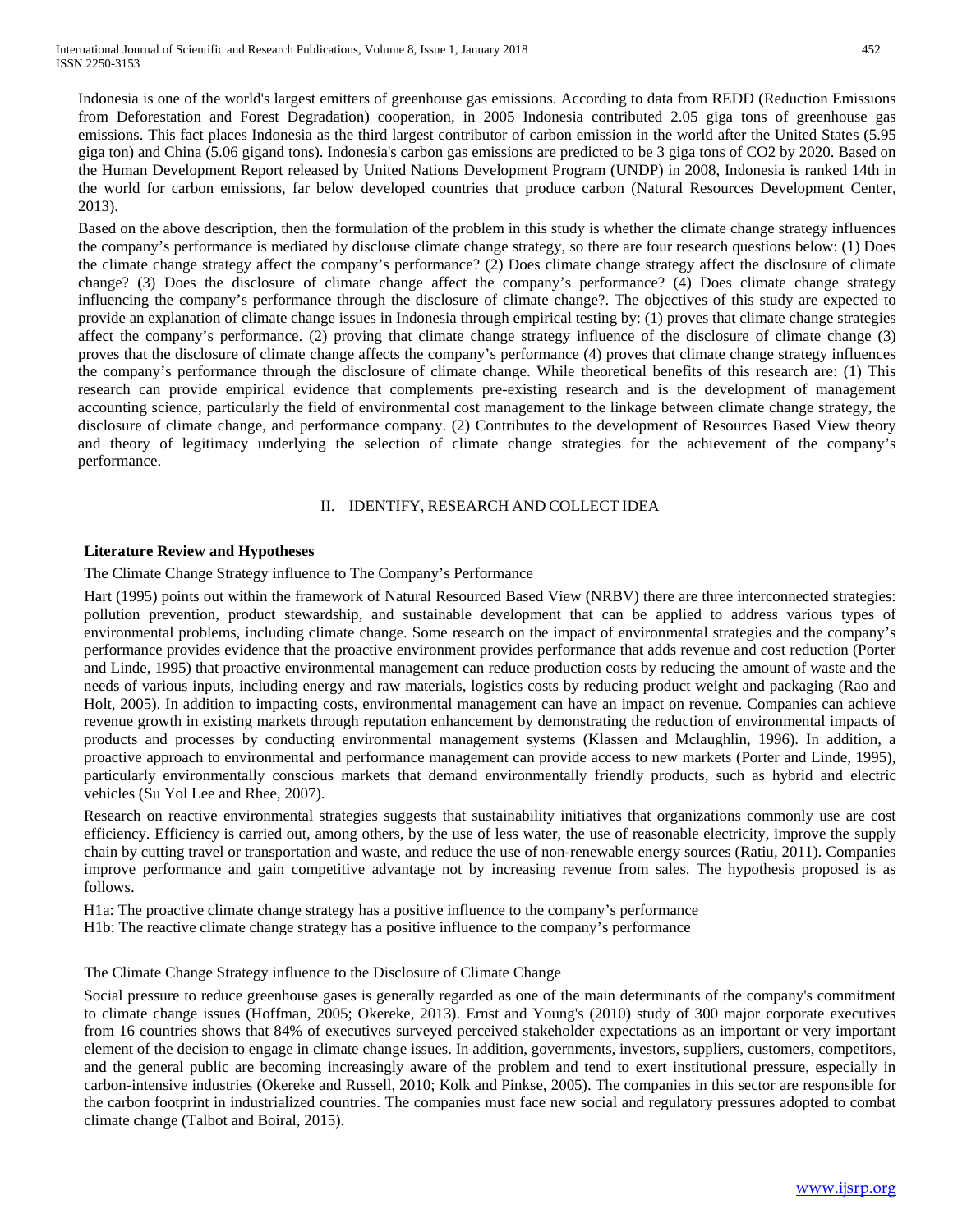Research on the corporate disclosure of climate change issues generally emphasizes the importance of enterprise efforts to social legitimacy, the type of communication and the particular arguments used to justify the company's negative impact. The literature on impression management and technical neutralization, while not specifically addressing climate change issues, makes it possible to better analyze the arguments used by companies to enhance or protect corporate image, especially when their social legitimacy is threatened (Talbot and Boiral, 2015). The company exhibits a reactive attitude by denying responsibility on issues of climate change and a proactive attitude will anticipate responsibility for the problem and find ways to respond to climate change issues so that both proactive and reactive strategies will reveal climate change issues to support its chosen strategy (Dawkins and Fraas, 2011). The hypothesis proposed is as follows:

H2a: The proactive climate change strategy has positive influence to the disclosure of climate change.

H2b: The reactive climate change strategy has positive influence to the disclosure of climate change

# Disclosure of Climate Change influence to the Company's Performance

Research Guo (2014) indicates that the disclosure of climate change is positively related to stock returns. Companies concerned with climate change are more likely to disclose climate change information to comply with the SEC 2010 guidelines. Ahmad and Hossain (2015) tested 79 companies about global warming and concluded that although the disclosure of climate change is not mandatory for Malaysian companies, they continue to disclose it. While Ziegler et al (2011) conducted a portfolio analysis on the effect of disclosure of responses on climate change to stock performance indicates that there is a positive influence between the disclosure of climate change and stock performance. Matsumura (2014) examines data collected from companies that disclose voluntary Carbon Disclosure Projects in the S & P 500 firm to find that the firm's value effects of managers that disclose carbon emissions are higher than firms that do not disclose. The hypothesis proposed is as follows:

H3: Disclosure of change has a positive influence to the company's performance.

The Climate Change Strategies influence to the Company's Performance through the Disclosure of Climate Change

Wartick and Cochran (1985) declare a company that exhibits a reactive attitude of denying responsibility and a company that exhibits a proactive attitude anticipates responsibility for issues and seeks ways to become a leader in responding to issues. Associated with disclosure with poor environmental performance records using disclosures to explain their performance (Brown and Deegan, 1998). Through corporate disclosure will reduce the likelihood of negative market reactions to information, including stock price reductions and shareholder litigations in which companies seek to polish stakeholder relationships by slightly adjusting policies (Ashforth et al., 2013). Furthermore, the value of the firm will increase with the selection of a proactive strategy to anticipates responsibility for issues and seeks ways to be a response leader to address climate change and increasing disclosure of climate change strategies to legitimize activities and to enhance firm social image.

- H 4a : The proactive climate change strategy has a positive influence to the company's performance through the disclosure of climate change.
- H 4 b: The reactive climate change strategy has a positive influence to the company's performance through the disclosure of climate change.

# **Method**

#### Research Setting and Sample

The research approach used explanatory research which is a research that try to give a description and try to explain the reason of a phenomenon that has been studied. Data analysis in this research is done by using PLS (Partial Least Square) which is one part of SEM statistic (Structural Equation Method) based on variant. The use of PLS-SEM is recommended for strategic management research (Hair et al., 2014). The population of this study are all companies in the sector that contribute carbon emission that is energy sector, industry sector, forestry sector, agriculture sector, and transportation sector listed in Indonesia Stock Exchange on 2010 until 2016. This is done because structure of company operational relatively same. The sample selected using purposive sampling. Determination of the year of research starting in 2010 because Indonesia which in this case represented BSN (Badan Standarisasi Nasional) in December 2009 began to adopt ISO related Greenhouse Gas (GHG). Data used in this research is secondary data (financial statements, annual reports, and sustanaibility reports of carbon emitter company listed in Indonesia Stock Exchange. Data sources are obtained from: (a) Indonesia Stock Exchange (IDX), (b) Database at www.idx.co.id; and (c) web company. A number of companies in manufacturing sector, mining sector, utility and transportation infrastructure sector published financial statements, sustainability reports, and annual reports revealing the issue of climate change during the years from 2010 to 2016 used as samples is 266 firm years.

# **Research Variables and Measurement**

The climate change strategy referred to in this research is the company's strategic choice in responding to climate change (Kolk and Pinkse, 2005). Measurement of the climate change strategy is done by content analysis on financial statements, annual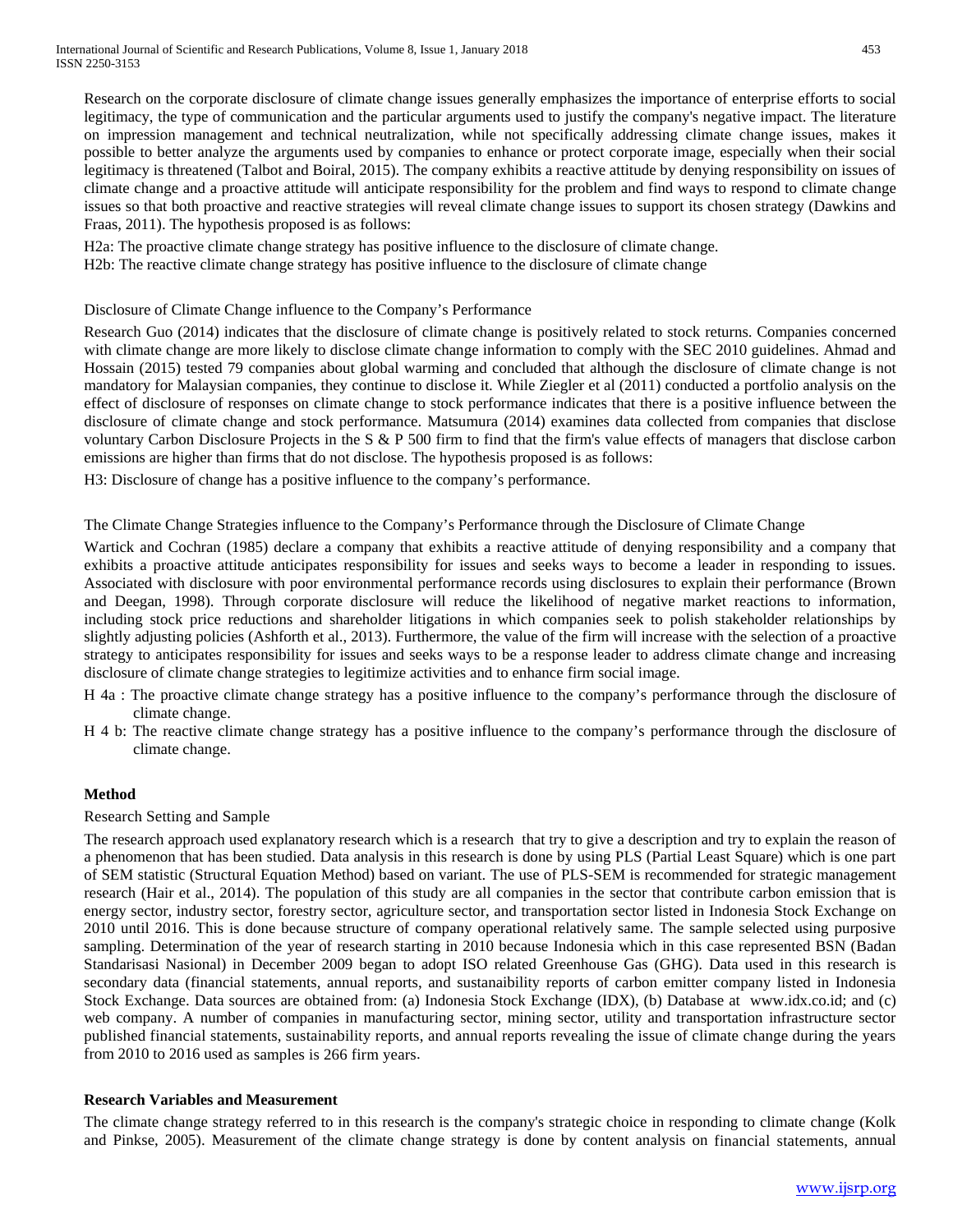reports, sustainability reports, and company web. To measure climate change strategies we use instrument develop by Kolk and Pinkse (2005). The items are: (a) proactive strategy: (1) process improvement is companies reduce energy, use energy more efficiently, and reduce greenhouse gas emissions by developing and implementing energy efficient new technologies. (2) product development to reduce emissions on current products and/or develop new energy-efficient products ; and (3) new product or new market combinations that reduce emission targets by entering new markets or strategic alliances and other forms of cooperation with other companies; (b) reactive strategies: (1) transfer of internal emissions by transferring intensive emissions activities to low pressure locations to reduce emissions, (2) supply-chain measures is replacing lower-emission inputs (using electricity from renewable energy sources) or transferring high-emission activities to partners through subcontracts (transportation sub-contracts), (3) emissions credit/emissions credit acquisition is companies interacting with parties others to reduce emissions either by purchasing emissions credits or through mechanisms such as Joint Implementation or Clean Development Mechanism. Measurement of the climate change strategy by giving value to the implementation of climate change activity: value 0 if no strategy statement, value 1 if no plan, value 2 if have plan but not yet implemented, value 3 if started implemented, value 4 if implemented but not yet evaluated, and value 5 if it has been implemented and evaluated the results (Binh and Khang, 2005).

The disclosure of climate change referred to in this study is the communication of the company's activities with regard to information on greenhouse gas emissions. The measurement of the disclosure of climate change is done by content analysis on annual reports, sustainability reports, and company web. To measure of the disclosure of climate change we use indicators in the Global Reporting Initiative or G4 GRI (2013) added 14 additional information (Prado-Lorenzo et al., 2009). GRI indicators include: (1) direct greenhouse gas (GHG) emissions (scope 1), (2) energy indirect greenhouse gas (GHG) emissions, (3) other indirect greenhouse gas (GHG) emissions, (4) greenhouse gas (GHG) emissions intensity, (5) reduction of greenhouse gas (GHG) emissions, (6) emissions of ozone-depleting substances (ODS) and (7) other significant air emissions. Additional information includes: (8) Target to reduce greenhouse gas emissions, (9) Specific statement from the CEO or company chairman that mentions climate change, (10) Consideration of climate change by the board of directors, (11) The words "climate change "or" global warming ", (12) Business of climate (use, energy, coal, diesel petrol, gas etc.), (14) Section devoted to climate change or global warming, (15) A target to reduce energy use or improve energy efficiency, (17) Opportunities for setting up a carbon funds or engaging in emissions trading scheme, (18) Management responsibility for climate change specifics, (19) Credits for Clean Development Mechanism (CDM) a projects under the Kyoto protocol, (20) Credits from Joint Implementation (JI) projects under the Kyoto Protocol, and (21) Increased forest fires. Measurements are made by identifying content of the disclosure of climate change. Scale of disclosure are value 0 if there is no statement, value 1 if stated in 1-2 sentences, value 2 if stated in 1 paragraph (at least 3 sentences), value 3 if stated in half page or 1-3 paragraph, value 4 if stated in 1 page or 3-6 paragraphs, and value 5 if more 1 page or more 6 paragraphs (Gunawan et al, 2008).

The company's performance in this research is a description of the company's financial condition at a certain period. The company's performance is measured based on the accounting performance (ROA) that is ROA (Return on Asset) which is dividing net profit (EAT) with total assets and ROE (Return on Equity) divide net income (EAT) with total equity and market performance with tobin's q.  $q = (MVS + D)/TA$ , where:  $MVS =$  Market Value of all outstanding Shares is the market value of shares obtained from the multiplication of the number of outstanding shares with the stock price (Outstanding Shares\* Stock Price).  $D =$  Debt is the market value of the debt,  $TA =$  Firm's Asset's;  $D = (AVCL - AVCA) + AVLTD$ , where:  $AVCL =$ Accounting Value of the firm's Current Liabilities = Short Term Debt + Taxes Payable, AVLTD = Accounting Value of the firm's Long Term Debt = Long Term Debt, AVCA = Accounting Value of the firm's Current Asset.

#### Validity Test and Reliability Test

The PLS analysis was tested using WarpPls version 5.0 software to test the effect of the climate change strategy, the disclosure of climate change, and the company's performance. The relationship model between latent variables and indicators in this study is shown by the reflective model. Based on the value of loading factor with gradual testing so that each indicator has a value outer loading factor above 0.6, the indicator used in this analysis is proactive the climate change strategy consists of process improvement and new product/market combination. The reactive climate change strategy consists of internal emission transfer indicator and acquisition of emission credit / emissions credit trading. The disclosure of climate change variables are direct greenhouse gas (GHG) emissions, indirect greenhouse gas (GHG) emissions, other indirect greenhouse gas (GHG) emissions, greenhouse gas (GHG) emissions intensity, emissions of ozone-depleting substances (ODS) significant air emissions, Consideration of climate change by the board of directors, The words "climate change" or "global warming", Business opportunities from climate change, for example related to products, services or technologies, Use of energy (electricity use, coal, diesel petrol, gas etc.), Section devoted to climate change or global warming. And the company's performance variables with ROA, ROE, and Tobin's Q indicators. The value of the composite reliability of each variable above 0.6 indicates that the model meets the reliability test. Based on the above criteria, it can be concluded that the measurement model is good because it has fulfilled the validity and reliability requirements.

Results of modeling fit model with four fit model size is Average Path Coefficient (APC) of 0.215 with P <0.001, Average Rsquared (ARS) value of 0.132 with  $P = 0.008$ , Average adjusted R-squared (AARS) amount 0.123 with  $P = 0.011$ , and Average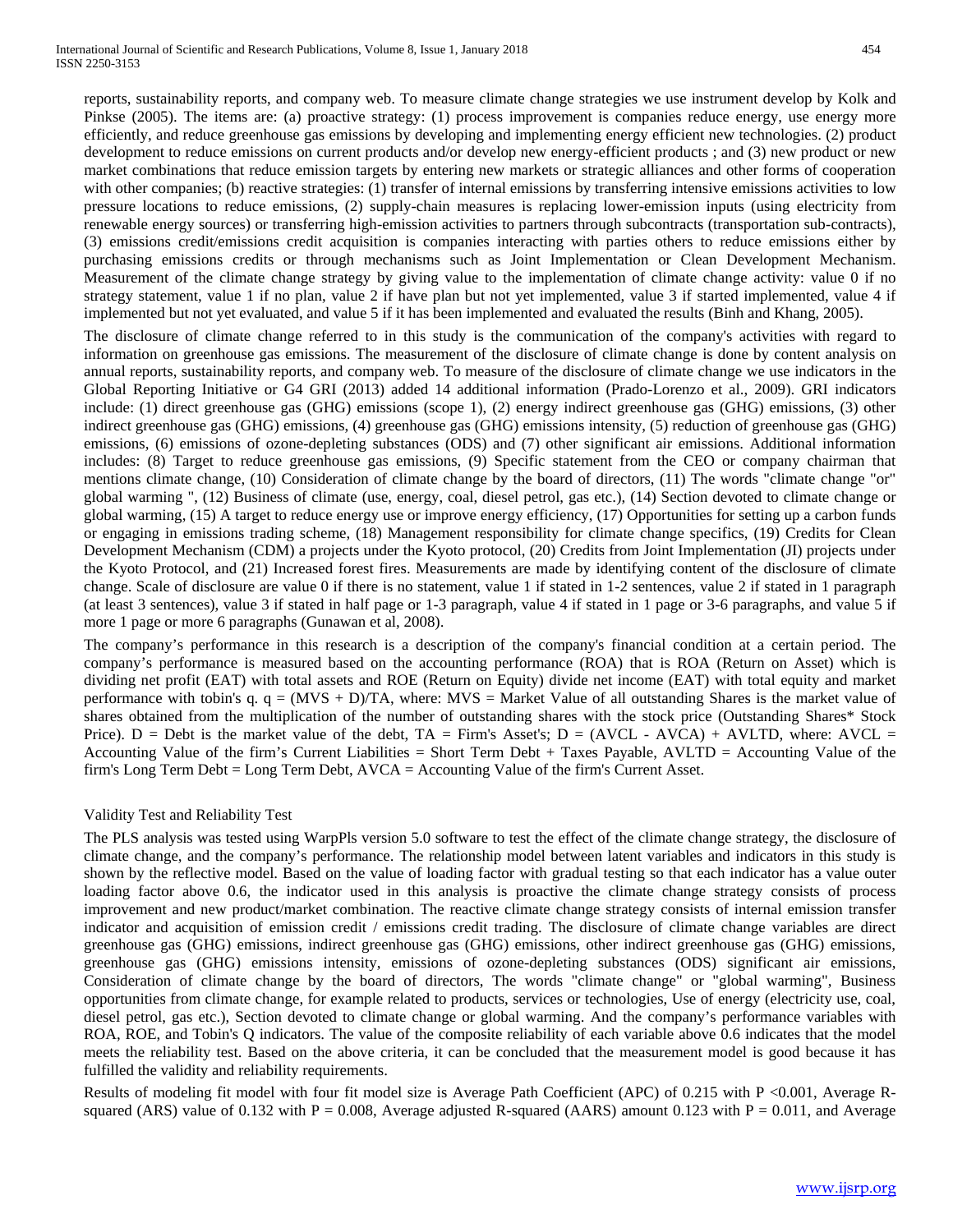block value of VIF (AVIF) of 1.010 less than 3.3 indicates that there is no multicollinearity problem between the indicator and the variables used.

Evaluation of the structural model by looking at  $R^2$  and  $Q^2$  Predictive Relevance to evaluate the structural model (Inner model) is. R  $^2$  is the coefficient of determination in the endogenous construct and the path parameter coefficient, while the value of Q  $^2$ Predictive Relevance is used to validate the predictive ability of the model. The latent variable has an  $R<sup>2</sup>$  of 0.186 which means small and the company's performance has  $R^2$  of 0.077 which means small. Calculate the value of Q<sup>2</sup> and get the value of Q<sup>2</sup> of 0. 180 for the disclosure of climate change and the value of  $Q^2$  for the company's performance of 0.083. A  $Q^2$  value greater than 0 indicates that the firm's performance model has relevant predictions.

## Hypothesis Testing

Test significance by comparing p-value with alpha  $(\alpha)$  used in this study is 5%. The result of the test to know the direct influence of one variable on another variable and the result of path analysis shows coefficient and p-value for each path can be seen in figure 1.



The proactive climate change strategy to the company's performance is positive that is equal to 0.138 with p-value less than 5%. This means that the proactive climate change strategy has a significant positive influence of the company's performance, the more proactive the climate change strategy, the better the company's performance. The resulting effect size value is 0.019 less than 0.35 indicates that proactive climate change strategies have little effect that means proactive climate change strategies have little role to improve the company's performance.

The reactive climate change strategy to the company's performance is positive 0.166 with p-value less than 5%. This means that the reactive climate change strategy has a significant positive influence of the company's performance, the more reactive the climate change strategy, the better the company's performance. The resulting Effect Size value of 0.03 2 smaller than 0.35 indicates that the reactive climate change strategy has little influence of the company's performance that means the reactive climate change strategy has little role to improve the company's performance.

The proactive climate change strategy to the disclosure of climate change resulted positive was 0.367 with p-value less than 5%. This means that the proactive climate change strategy has a significant positive influence of the disclosure of climate change, more proactive in the climate change strategy than more the disclosure of climate change. The resulting value of Effect Size of 0.130 less than 0.35 indicates that a the proactive climate change strategy has little influence of the disclosure of climate change that means proactive climate change strategies have little role to increase the disclosure of climate change.

The reactive climate change strategy to the disclosure of climate change resulted positive was 0.248 with p-value less than 5%. This means that the reactive climate change strategy has a significant positive influence of the disclosure of climate change, more the reactive climate change strategy, then more the disclosure of climate change. The resulting Effect Size value of 0.056 smaller than 0.35 indicates that the reactive climate change strategy has little influence of the disclosure of climate change that means that reactive climate change strategies have little role to increase the disclosure of climate change.

The disclosure of climate change to the company's performance is positive that is 0.154 with p-value less than 5%. This means that the disclosure of climate change has a significant positive influence of the company's performance, more proactive the climate change strategy, then more the disclosure of climate change. The resulting Effect Size value of 0.026 smaller than 0.35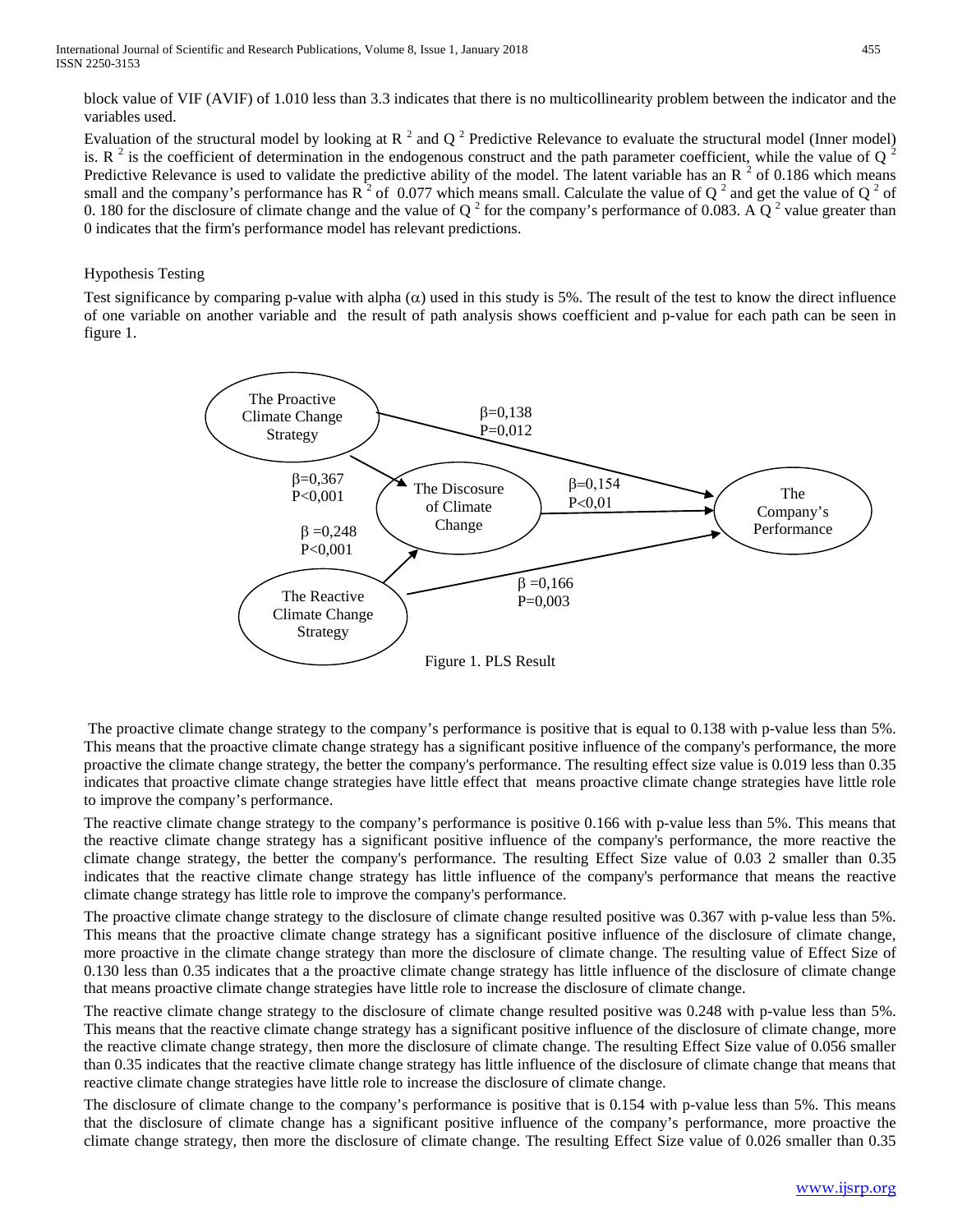indicates that the disclosure of climate change has little influence of the company's performance that means the disclosure of climate change has a small role to improve the company's performance.

To examine effect the proactive climate change strategy on the company's performance mediated by the disclosure of climate change is done with two analyzes is analysis without involving the disclosure of climate change in the influence of the proactive climate change strategy to the company's performance and analysis by involving the disclosure of climate change in the influence of the proactive climate change strategy to the company's performance.

The test results show the coefficient of the proactive climate change strategy path on the company's performance without involving the disclosure of climate change is positive at 0.140 with p-value less than 5%. The path coefficients the proactive climate change strategy on the company's performance with the mediation the disclosure of climate change resulting into a positive by 0.138 with a p-value of less than 5%. All of path showed a significant pathway and decrease the coefficient but still significant, that mean there is mediation effects of the disclosure of climate change in effect of the proactive climate change strategy to company's performance (Hair et al, 2014). Furthermore, calculate Variance Account For (VAF) to determine the form of mediation and how mediation variable able to absorb a significant direct effect earlier than the model without mediation variable. From the calculations in Table 1 are known value of VAF is 0.289 or close to 0.30. which means partial mediation (Hair et al, 2014).

Table 1. Test of Indirect Influence (VAF) Proactive Climate Change Strategy to Company's Performance with Mediation The Disclosure of Climate Change

| Indirect influence:                                                                             |             | 0.057 |
|-------------------------------------------------------------------------------------------------|-------------|-------|
| The proactive climate change strategy $\rightarrow$ the disclosure of climate                   | 0.367       |       |
| change                                                                                          | 0.154       |       |
| The disclosure of climate change $\rightarrow$ the company's performance                        |             |       |
| direct influence: the proactive climate change strategy $\rightarrow$ the company's performance |             | 0.140 |
| (without involving the disclosure of climate change as a mediator)                              |             |       |
| total effect                                                                                    |             | 0.197 |
| $VAF = indirect influence / total effect$                                                       | 0.057/0.197 | 0.289 |
|                                                                                                 |             |       |

To test the effect of climate change strategies reactive to the company's performance that are mediated by the disclosure of climate change performed with two analysis: the analysis without involving the disclosure of climate change in the effect of reactive climate change strategies to the company's performance and analysis by involving the disclosure of climate change in the effect of the reactive climate change strategy to the company's performance.

The test results demonstrate the path coefficient the reactive climate change strategy on the company's performance without involving the disclosure of climate change is positive at 0.193 with a p-value of less than 5%. The path coefficients of the reactive strategy climate change on the company's performance with mediate the disclosure of climate change is a positive 0.166 with a pvalue of less than 5%. All three paths are significant and coefficients decreased with remained significant, so that there is a mediating effect of the disclosure of climate change in influence the proactive climate change strategy on company's performance. Furthermore calculate Variance Account For (VAF) to determine the form of mediation and how mediation variable able to absorb a significant direct effect earlier than the model without mediation variable. From the calculations in Table 2 are known value of VAF is 0.165 or less to 0.30. which means there is no mediation effect (Hair et al, 2014).

| Table 2. Test of Indirect Influence (VAF) Reactive Climate Change Strategy to the Company's Performance with |  |
|--------------------------------------------------------------------------------------------------------------|--|
| Mediation of the Disclosure of Climate Change                                                                |  |

| Indirect influence:                                                                            |             | 0.038 |
|------------------------------------------------------------------------------------------------|-------------|-------|
| The reactive climate change strategy $\rightarrow$ the disclosure of climate                   | 0.248       |       |
| change                                                                                         | 0.154       |       |
| The disclosure of climate change $\rightarrow$ the company's performance                       |             |       |
| Direct influence: the reactive climate change strategy $\rightarrow$ the company's performance |             | 0.193 |
| (without involving the disclosure of climate change as a mediator)                             |             |       |
| Total effect                                                                                   |             | 0.231 |
| $VAF = indirect influence / total effect$                                                      | 0.038/0.231 | 0.165 |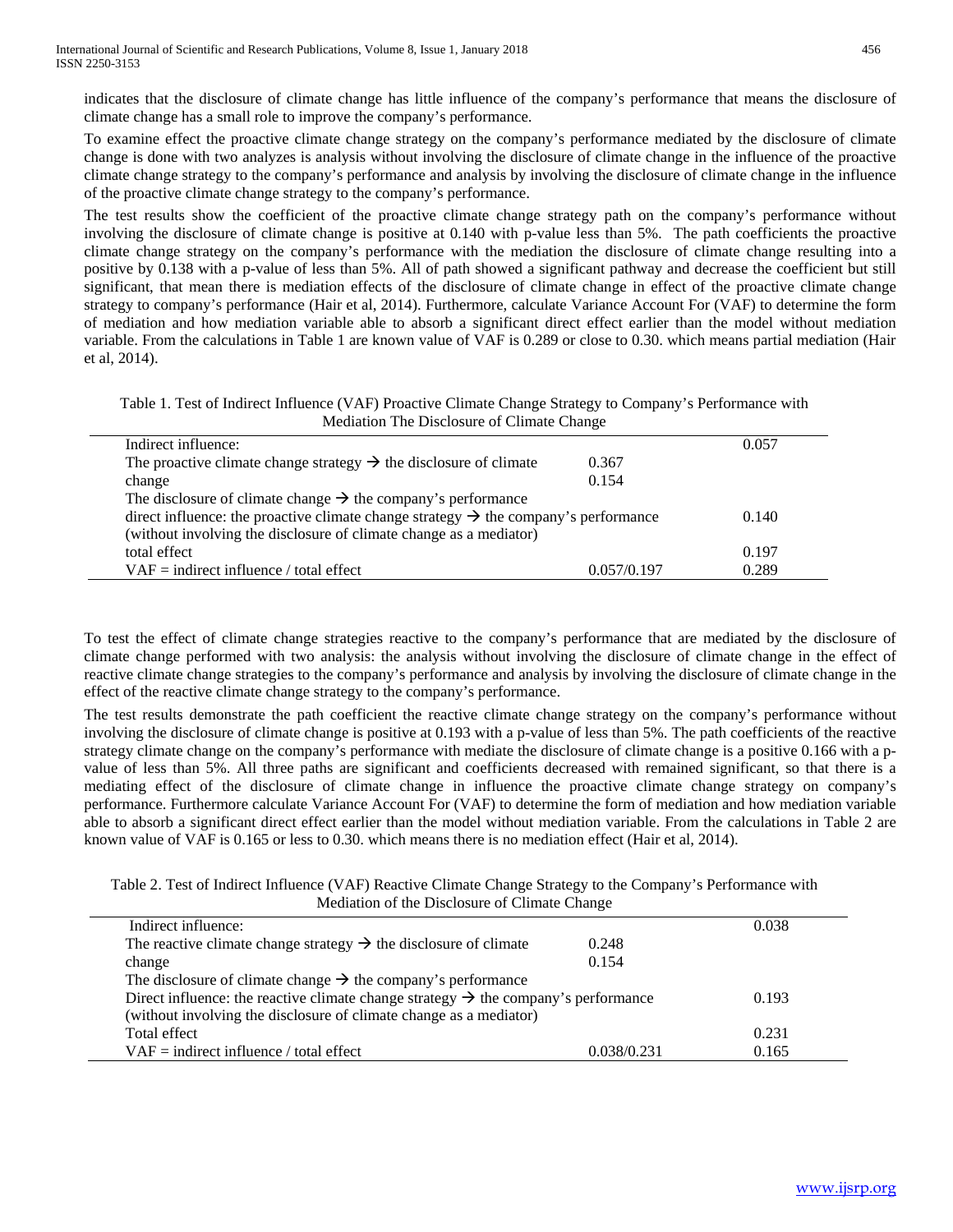#### III. WRITE DOWN YOUR STUDIES AND FINDINGS

Results of testing the hypothesis 1a the proactive climate change strategy has positive influence of the company's performance, which means consistent with the hypothesis that states 1a the proactive climate change strategy give positive influence of the company's performance. In other words, the hypothesis 1a successfully received. The implementation of a the proactive climate change strategy of carbon emitters firm (manufacturing, mining, plantation sector, infrastructure sector, utilities and transport) can be seen in the annual reports, sustainability reports, and web companies. Proactive strategies carried out by means of process improvement company can reduce energy, use energy more efficiently, and measures to reduce greenhouse gas emissions by developing and applying new technologies that save energy and combination products/new markets by entering new markets or strategic alliances and other forms of cooperation with other companies. The use of the proactive climate change strategy resulted in increased the company's performance caused their cost efficiency and increased revenue. The decline in costs is obtained with a more compliant, such as waste reduction and pollution prevention and enterprises with environmental strategies proactively generating ability of the organization to contribute to a competitive advantage suit with the research Hart and Ahuja (1999), Klassen and McLaughlin (1996) and Russo and Fouts (1997).

Results of testing the hypothesis 1b the reactive climate change strategy has positive influence of the company's performance that means the reactive climate change strategy have positive an influence of the company's performance in accordance with the stated hypothesis 1b the reactive climate change strategy have positive influence of the company's performance. In other words, the hypothesis 1 b accepted. Companies emitting carbon with the reactive climate change strategy perform reduce emissions with internal transfers by transferring an intensive emissions to the location that the low pressure to reduce emissions and companies interact with others to reduce emissions, and buying emissions credits through mechanisms such as joint implementation or Clean Development mechanism (CDM). The reactive climate change strategy influence of the company's performance due to this strategy cost efficiency with move responsibility for climate change issues to the other party. These results support the research conducted by Ratiu (2011) which states that the strategy is a reactive environment sustainability initiatives are generally used by organizations with cost efficiency and not to create competitive advantage by increasing revenues.

Results of testing the hypothesis 2a the proactive climate change strategy has positive influence of the disclosure of climate change indicate that the proactive climate change strategy has an significant influence of the disclosure of climate change consistent with the hypothesis 2a which the proactive climate change strategy has positive influence on the disclosure of climate change. This means that the hypothesis 2a accepted. Carbon Emission Disclosure in Indonesia is still a voluntary disclosure and the practice is still rarely carried out by business entities. According to the study Pradini (2013), the disclosure practices of greenhouse gas emissions, including carbon emissions is still low to fullfil the ISO 14064-1 guidelines. Companies that perform disclosure of carbon emissions are considerated the legitimacy of the stakeholders, avoiding the threats, especially for companies that produce greenhouse gases such as increased operating costs, reduced demand, reputational risk, legal proceedings, as well as fines and penalties. Research conducted by containt analysis by Pradini (2013) using an index developed by the ISO as an indicator of the disclosure found that disclosure of greenhouse gas emissions is not affected profitability. Instead, Jannah (2014) using an index developed by the Carbon Disclosure Project (CDP) as the disclosure of climate change found that the disclosure of emissions significantly influenced by the profitability, leverage. According to research conducted by Dawkins and Fraas (2011) which concluded that the company will proactively anticipate responsibility for the problem and looking for ways to respond to climate change issues by informing stakeholders.

Results of testing the hypothesis 2b reactive climate change strategies has positive effect the disclosure of climate change indicate the reactive strategy climate change give positive influence of the disclosure of climate change means in accordance with the hypothesis 2b which the reactive climate change strategy has positive influence of the disclosure of climate change. This means that the hypothesis 2b accepted. Company emitter of carbon in the voluntary inform activities related to climate change. Everything is aimed to enhance the corporate image in order to attract investors to the company's value, which means the company's performance is good. The results showed that climate change information express company to just meet the existing regulations. According to Dawkins and Fraas (2011) the company showed a reactive stance to deny responsibility. Reactive strategies in the social responsibility tend to resist or escape from social responsibility.

Results of testing the hypothesis 3 the disclosure of climate change has positive influence of the company's performance indicate that the disclosure of climate change give significant influence of the company's performance consistent with the hypothesis 3 which of climate change has positive influence of the company's performance. This means that the hypothesis 3 accepted. Carbon emitters have disclosed activities related to the climate change. The purpose of disclosure is to improve the image of the company to attract investors so that the value of the company and then the company's performance go up. Management's efforts to disclose the climate change strategy are seen by investors as information to meet government regulations, so that investors respond to any information disclosed by the company. This is consistent with the theory of legitimacy which argues that voluntary disclosure is primarily to respond to external pressures (Deegan, 2002)

Results of testing the hypothesis 4a the proactive climate change strategy has a positive influence of the company's performance mediated the disclosure of climate change shows the disclosure of climate change mediates positive effects on the proactive climate change strategy and the company's performance. Companies with the proactive climate change strategy in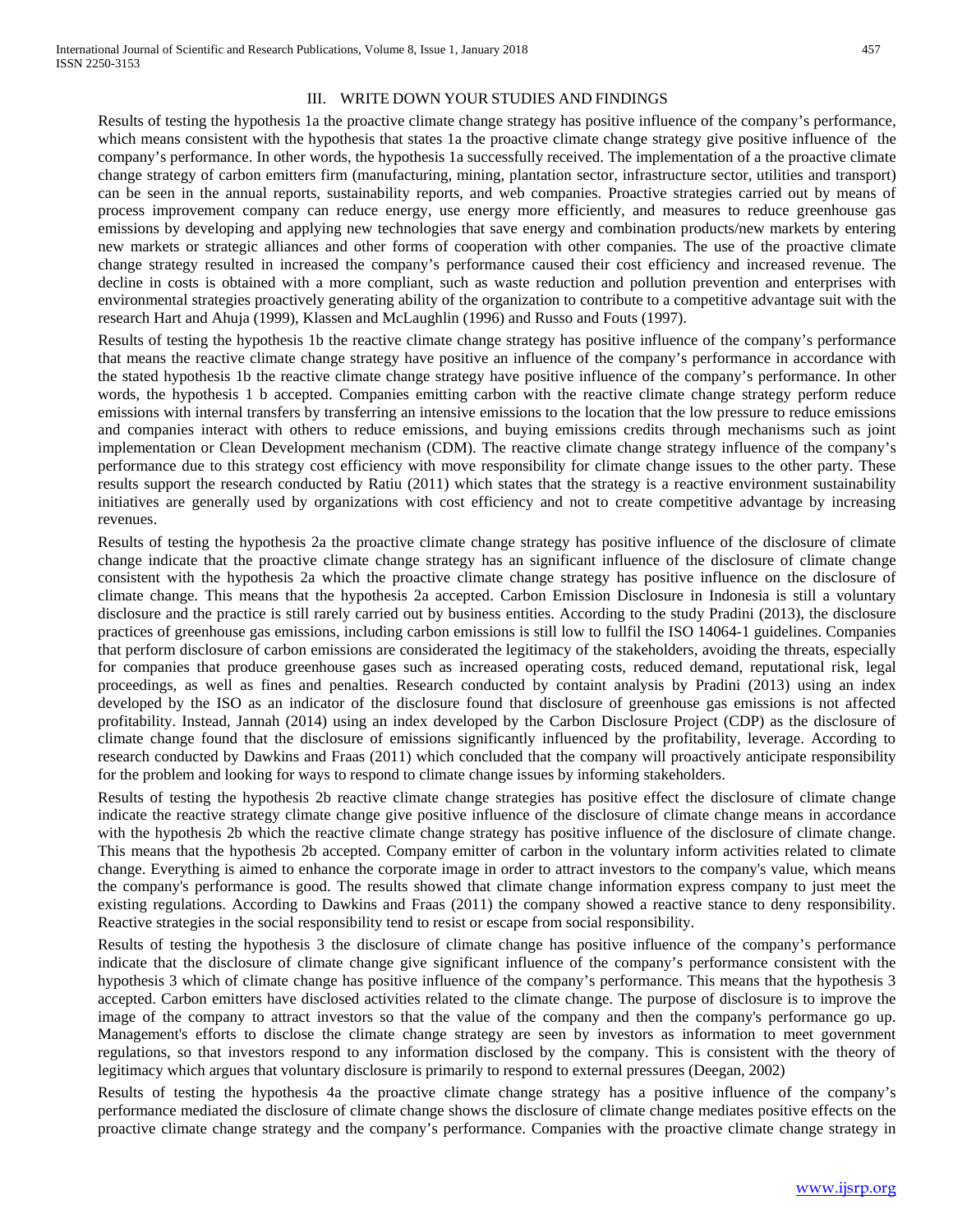anticipation of responsibility for climate change issues, in addition to the company is already looking for ways to response these responsibilities. Therefore, the company has a good record of environmental performance so it does not need to use the disclosures to explain their performance. This is consistent opinion of Brown and Deegan (1998) that companies with a poor environmental performance record using the disclosure to explain their performance.

Results of testing the hypothesis 4b the reactive climate change strategy has positive influence of the company's performance mediated the disclosure of climate change shows the disclosure of climate change mediating positive influence reactive climate change strategies to the company's performance. The reactive climate change strategy will reject responsibility by transferring responsibility to the other party to anticipate the climate change issue. Adherents of this reactive climate change will give a justification of this strategy was intended to provide more disclosure. Companies with climate change strategies reactive show poor environmental track record and will use the disclosures to explain their performance. Through the company's disclosure will reduce the likelihood of a negative market reaction to the information, including the decline in share prices and shareholder lawsuits in which the company tried to polish stakeholder relations with a bit of adjusting policies. This is according to research conducted by Brown and Deegan (1998) and Ashforth et al (2013).

#### IV. GET PEER REVIEWED

Here comes the most crucial step for yourresearch publication. Ensure the drafted journal is critically reviewed by your peers or any subject matter experts. Always try to get maximum review comments even if you are well confident about your paper.

#### **For peer review send you research paper in IJSRP format to [editor@ijsrp.org.](mailto:editor@ijsrp.org)**

#### V. IMPROVEMENT AS PER REVIEWER COMMENTS

Analyze and understand all the provided review comments thoroughly. Now make the required amendments in your paper. If you are not confident about any review comment, then don't forget to get clarity about that comment. And in some cases there could be chances where your paper receives number of critical remarks. In that cases don't get disheartened and try to improvise the maximum.

## **After submission IJSRP will send you reviewer comment within 10-15 days of submission and you can send us the updated paper within a week for publishing.**

This completes the entire process required for widespread of research work on open front. Generally all International Journals are governed by an Intellectual body and they select the most suitable paper for publishing after a thorough analysis of submitted paper. Selected paper get published (online and printed) in their periodicals and get indexed by number of sources.

## **After the successful review and payment, IJSRP will publish your paper for the current edition. You can find the payment details at[: http://ijsrp.org/online-publication-charge.html.](http://ijsrp.org/online-publication-charge.html)**

#### VI. CONCLUSION

Based on the analysis and discussion in the previous section, we have following conclusions: (1) The climate change strategy give positive influence of the company's performance (2) The climate change strategy have positive influence of the disclosure of climate change, (3) The disclosure of climate change give positive influence of the company's performance, and (4) the disclosure of climate change has been able to mediated the positive influence of the climate change strategy to company's performance. Limitations the result are: (1) There are many companies that make sustainability reports from 2010 to 2016, (2) Samples were company emitters of carbon with the purposive sampling method with discretion (judgment sampling). The results of the analysis based on this method has the disadvantage to generalisation, and (3) This study analyzes only a proactive and reactive strategies. Based on the results of research implications and limitations of the study, the following suggestions are given for the improvement of future research (1) For the improvement of practices in government, the result of research can be used as an input to supplement the guidelines relating to carbon emissions law (2) for the improvement of practices in the company, the result of this study provides information to companies about the importance of innovation to respon climate change both in the process and products to create competitive advantage, contributes in raising the management awareness on climate change issues and lets employees make decisions about his relationship with company (3) for the improvement of accounting education, the result of this research to contributes in increasing academic concern related to improving accounting education curriculum. This research resulted in the disclosure of the findings of the climate change issue. Disclosure of the climate change issue is included in the management accounting subjects, so student get current issues relating to the sustainability accounting, can be used as a basis for evaluation materials and curriculum for accounting education. (4) For the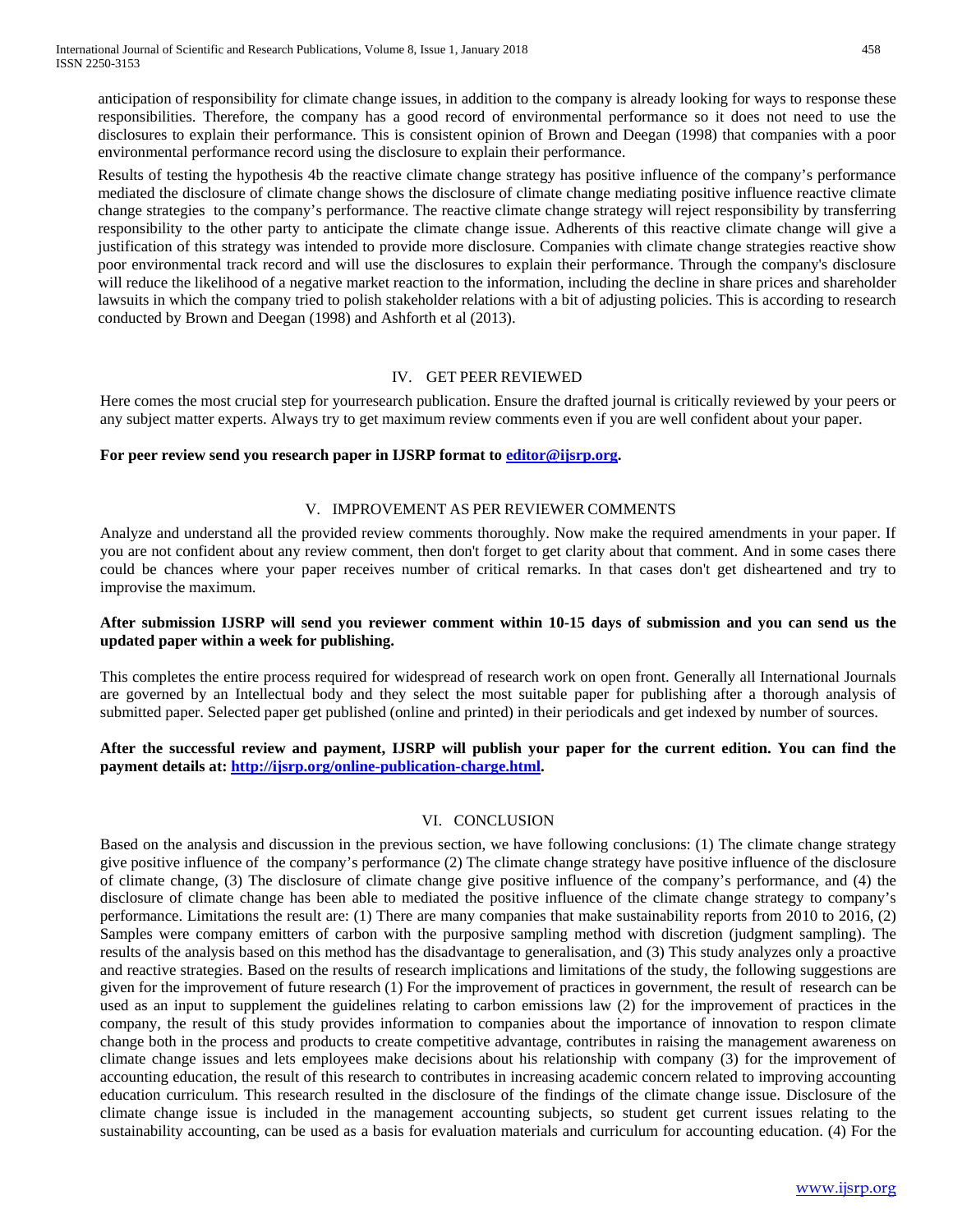next study, this research is not separate sectors, then in the next study should be separated into sectors, because deferent sector produced deferent number emition carbon. Finally, Strategy Management Corporate Social Responsibility consists of Strategy Reactive social responsibility tend to resist or escape from social responsibility, strategy defensive in responsibility social undertaken by companies associated with the use of legal approaches or legal means to avoid or reject social responsibility, strategy accommodating a social responsibility to run the company due to the demands of society and environment of it, proactive strategy considers that social responsibility is part of the responsibility to satisfy stakeholders. If the stakeholders are satisfied, then the positive image of the company will build, and for future research is expected to add a accomodating strategy and defensive strategy variables.

#### **APPENDIX**

Appendixes, if needed, appear before the acknowledgment.

#### ACKNOWLEDGMENT

The preferred spelling of the word "acknowledgment" in American English is without an "e" after the "g." Use the singular heading even if you have many acknowledgments.

#### **REFERENCES**

- [1] Abdel-rahim, H. Y. M. (2010). Green Accounting A Proposition for EA / ER Conceptual Implementation Methodology. Journal of Sustainability and Green business.
- [2] Ahmad, N. N. N., & Hossain, D. M. (2015). Climate Change and Global Warming Discourses and Disclosures in the Corporate Annual Reports: A Study on the Malaysian Companies. Procedia - Social and Behavioral Sciences, 172, 246–253.
- [3] Ashforth, B. E., Gibbs, B. W., & Gibbs, B. W. (2013). The Double-Edge of Organizational Legitimation, 1(2), 177–194.
- [4] Binh, H. D., & Khang, D. B. (2005). Business Responses to Climate Change in Developing Countries: A Conceptual Framework\*.
- [5] Brown, N., & Deegan, C. (1998). The public disclosure of environmental performance information--a... Accounting and Business Research, 29(1), 21– 41.
- [6] Campbell, D. J. (2000). Legitimacy Theory or Managerial Reality Construction ? Corporate Social Disclosure in Marks and Spencer Pic Corporate Reports, 1969-1997. Accounting Forum, 24(1), 80–100.
- [7] Christmann, P. (1999). Effects of " Best Practices " of Environmental Management on Cost Advantage: The Role of Complementary Assets. Academy of Management Journal.
- [8] Dawkins, C., & Fraas, J. W. (2011). Coming Clean: The Impact of Environmental Performance and Visibility on Corporate The disclosure of climate change. Journal of Business Ethics, 100(2), 303–322.
- [9] Deegan, C. (2002). Introduction: The Legitimising Effect Of Social And Environmental Disclosures–A Theoretical Foundation. Accounting, Auditing & Accountability Journal, 15(3), 282–311.
- [10] Ernst & Young. (2010). Action Amid Uncertainty The Business Response to Climate Change.
- [11] Gray, R. (2006). Social, Environmental and Sustainability Reporting and Organisational Value Creation? Accounting, Auditing & Accountability Journal, 19(6), 793–819.
- [12] Gunawan, J., Djajadikerta, H., & Smith, M. (2008). An Examination of Corporate Social Disclosures in The Annual Reports of Indonesia Listed Companies. Asia Pacific Centre for Environmental Accountability / APCEA Journal, Vol.15, No. 1., 15(1).
- [13] Gou, Yin, 2014, 2010 Sec The disclosure of climate change: Determinants and Impacts, dissertation, University of Hawai.
- [14] Hair, J Hair, Joseph F., Hult, G. Tomas M., Ringle, Christian M., (2014). A Primer on Partial Least Squares Structural Equation Modeling (PlS-Sem). sage Publications, Inc.
- [15] Hart, S. L. (1995). A Natural-Resource-Based View of the Firm. The Academy of Management Review, 20(4), 986–1014.
- [16] Hart, S. L., & Ahuja, G. (1999). Does it pay to be green? An Empirical Examination of The Relationship Between Emission Reduction and The company's performance. International Journal of Environmental Studies, 56(4), 497–507.
- [17] Hoffman, A. J. (2005). Climate Change Strategy: The Business Logic Behind Voluntary Greenhouse Gas Reduction. California Management Review, 47(3), 21–46.
- [18] Jones, C., & Levy, D. (2007). North American Business Strategies Towards Climate Change. European Management Journal, 25(6), 428–440.
- [19] Klassen, R. D., & Mclaughlin, C. P. (1996). The Impact of Environmental Management on The company's performance. Management Sciences, 42(8), 1199–1214.
- [20] Klassen, R. D., & Whybark, D. C. (1999). The Impact of Environmental, Technologies on Manufacturing Performance. Academy of Management Journal, 42(6), 599–615.
- [21] Kolk, A., & Pinkse, J. (2004). The Evolution of Multinationals' Responses to Climate Change. In the Second International Conference on "International" Corporate Responsibility" (Vol. 2, pp. 175–190).
- [22] Kolk, A., & Pinkse, J. (2005). Business Responses to Climate Change: Identifying Emergent Strategies. California Management Review, 47(3), 6–20.
- [23] Lee, S. Y., & Rhee, S.-K. (2007). The Change in Corporate Environmental Strategies: a Longitudinal Empirical Study. Management Decision, 45(2), 196–216.
- [24] Lungu, C. I., Caraiani, C., Dascalu, C., Guse, R., & Sahlian, D. (2009). Corporate Social and Environmental Reporting: Another Dimension for Accounting Information. SSRN Electronic Journal, 8(2), 47–77.
- [25] Matsumura, E. M., & Dc, W. (2011). Voluntary Disclosure and the Firm-Value Effercts of Carbon Emission, The Accounting Review, volume 89, issue 2, 695-724.
- [26] Michalishin, M. D., & Stinchfield, B.. T. (2010). Climate Change Strategies and The company's performance: an Empirical Investigation of the Natural Resource-Based View of the Firm. Journal of Business Strategies, Volume 27(number 2), 124–149.